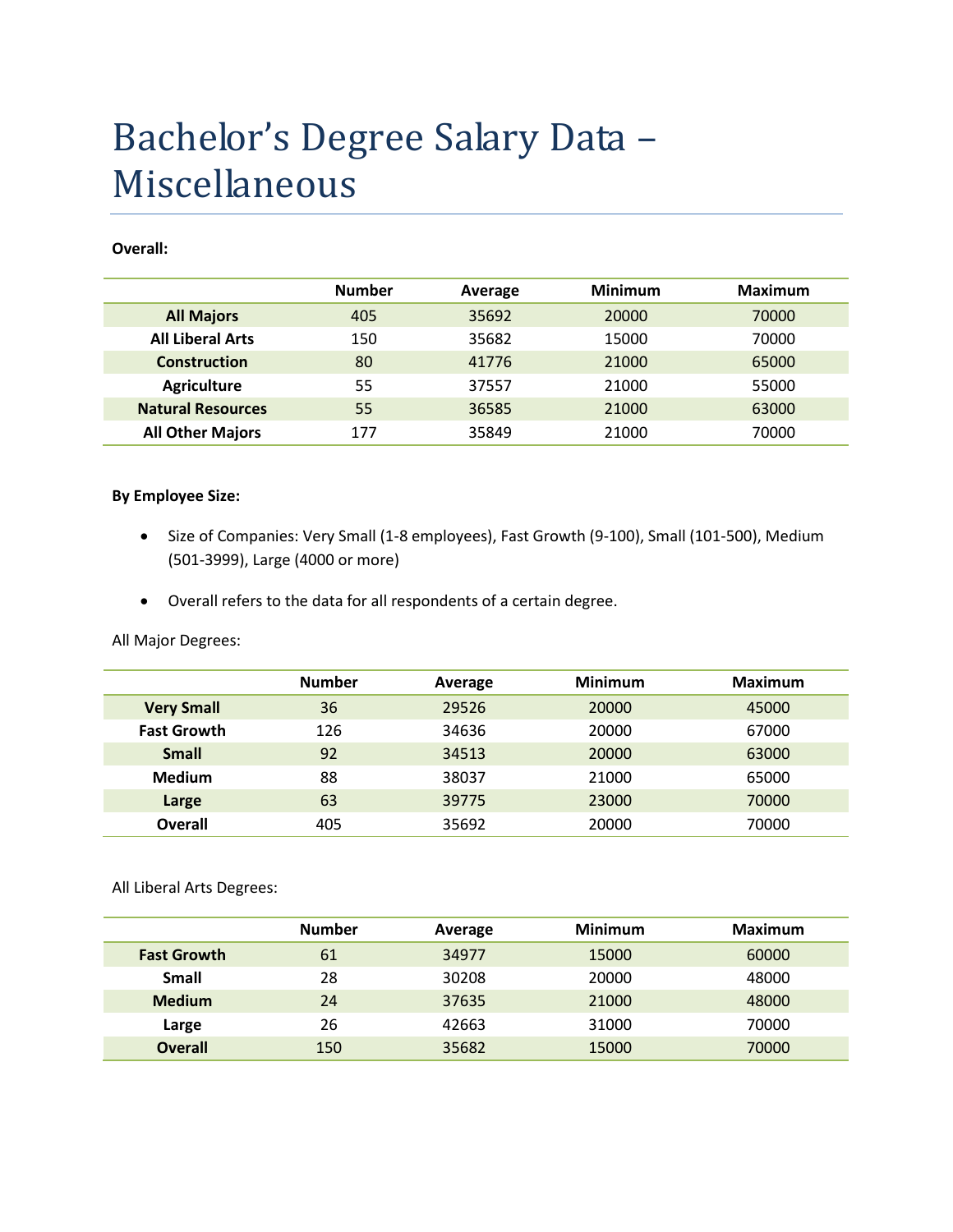### Construction Degree:

|                    | <b>Number</b> | Average | Minimum | Maximum |
|--------------------|---------------|---------|---------|---------|
| <b>Fast Growth</b> | 20            | 40450   | 24000   | 50000   |
| Small              | 23            | 43391   | 23000   | 65000   |
| <b>Overall</b>     | 80            | 41776   | 21000   | 65000   |

All Other Major Degrees:

|                    | <b>Number</b> | Average | <b>Minimum</b> | Maximum |
|--------------------|---------------|---------|----------------|---------|
| <b>Fast Growth</b> | 63            | 34317   | 22000          | 63000   |
| <b>Small</b>       | 38            | 35781   | 23000          | 55000   |
| <b>Medium</b>      | 37            | 36285   | 21000          | 54790   |
| Large              | 27            | 41319   | 27000          | 70000   |
| <b>Overall</b>     | 177           | 35849   | 21000          | 70000   |

## **By Economic Sector:**

All Major Degrees:

|                          | <b>Number</b> | Average | <b>Minimum</b> | <b>Maximum</b> |
|--------------------------|---------------|---------|----------------|----------------|
| <b>Finance/Insurance</b> | 34            | 38175   | 20000          | 70000          |
| <b>Education</b>         | 94            | 34243   | 20000          | 50000          |
| <b>Non-Profit</b>        | 34            | 29166   | 20000          | 45000          |
| Government               | 55            | 38319   | 20000          | 65000          |

All Liberal Arts Degrees:

|           | Number | Average | Minimum | laximum |
|-----------|--------|---------|---------|---------|
| Fducation | 28     |         | 20000   | 19000   |

Construction Degree:

|                     | Number                  | Average | Minimum | Maximum |
|---------------------|-------------------------|---------|---------|---------|
| <b>Construction</b> | $\mathbin{\lnot}$<br>49 | 4887    | 43000   | 57000   |